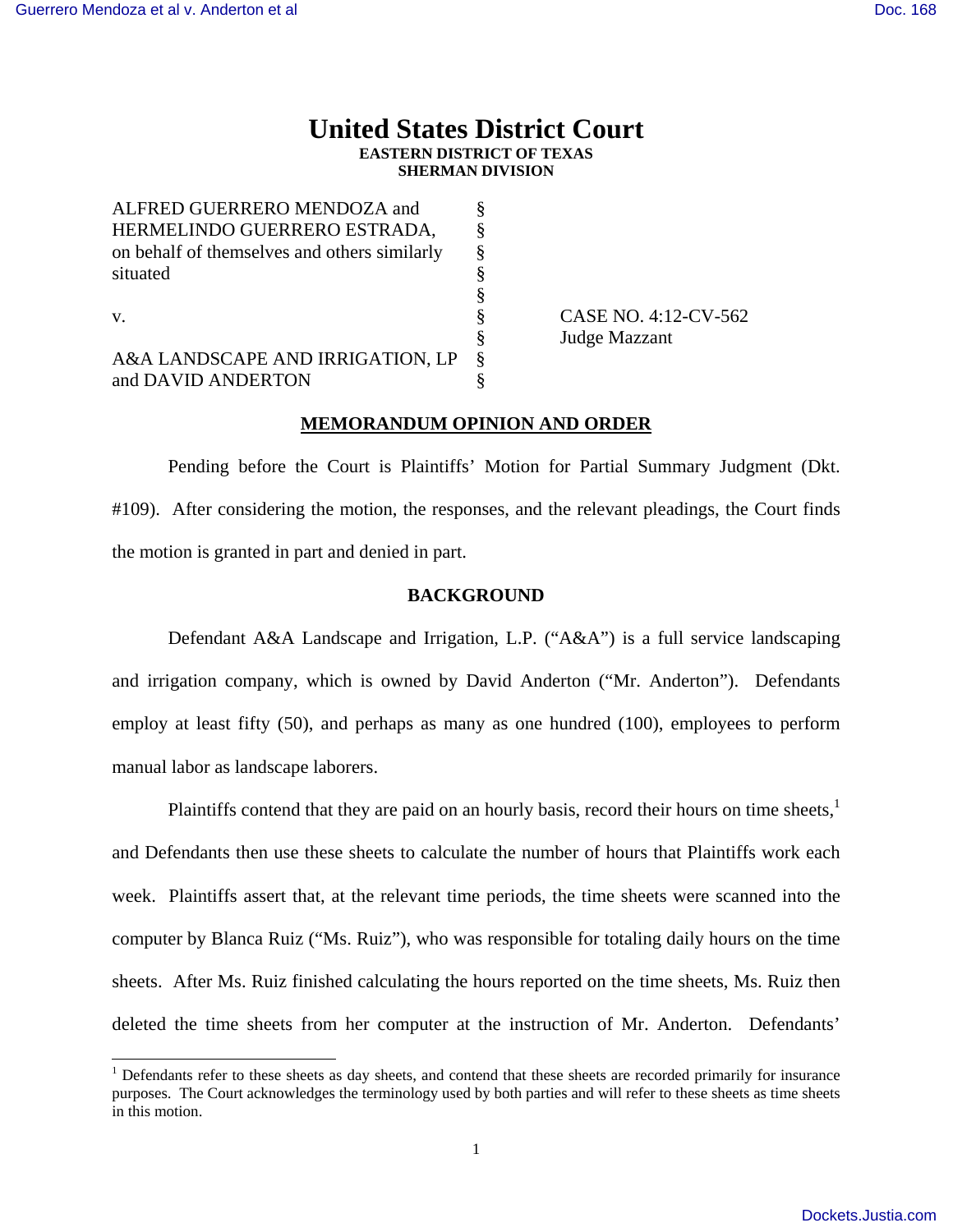regular practice is to pay Plaintiffs for the first forty (40) hours worked each week by check. This amount is calculated by multiplying Plaintiffs' regular rate of pay by forty (40) hours per work week. Defendants then pay Plaintiffs an amount of additional compensation in cash. Plaintiffs allege that this amount appears to be paid "off the books," and does not reflect time and a half the regular rate of pay.

 Defendants contend that they used the time sheets to determine the hours worked by A&A's employees. Defendants argue that the time sheets are completed by the supervisors, and include travel time to and from various job sites. Defendants assert that these time sheets "are not, without additional review and analysis, accurate records of the hours worked" (Dkt. #113 at 2). Defendants also argue that Ms. Ruiz was not responsible for calculating the actual hours worked by A&A's employees. Defendants assert that their regular practice was to issue biweekly checks to employees for eighty (80) hours at each employee's regular hourly rate, even during pay periods when employees had worked fewer than forty (40) hours per week. Defendants argue that it was their practice during this time to pay employees overtime for hours worked over forty (40) in each work week in cash, and that these payments were one and one half times the hourly rate for all hours in excess of forty (40) per work week.

 On September 24, 2014, Plaintiffs filed their motion for partial summary judgment on the issue of liability under the Fair Labor Standards Act ("FLSA") (Dkt. #109). On October 21, 2014, Defendants filed their response (Dkt. #113). On November 4, 2014, Plaintiffs filed their reply (Dkt. #133). On November 11, 2014, Defendants filed their sur-reply (Dkt. #146).

#### **LEGAL STANDARD**

 The purpose of summary judgment is to isolate and dispose of factually unsupported claims or defenses. *See Celotex Corp*. *v*. *Catrett*, 477 U.S. 317, 327 (1986). Summary judgment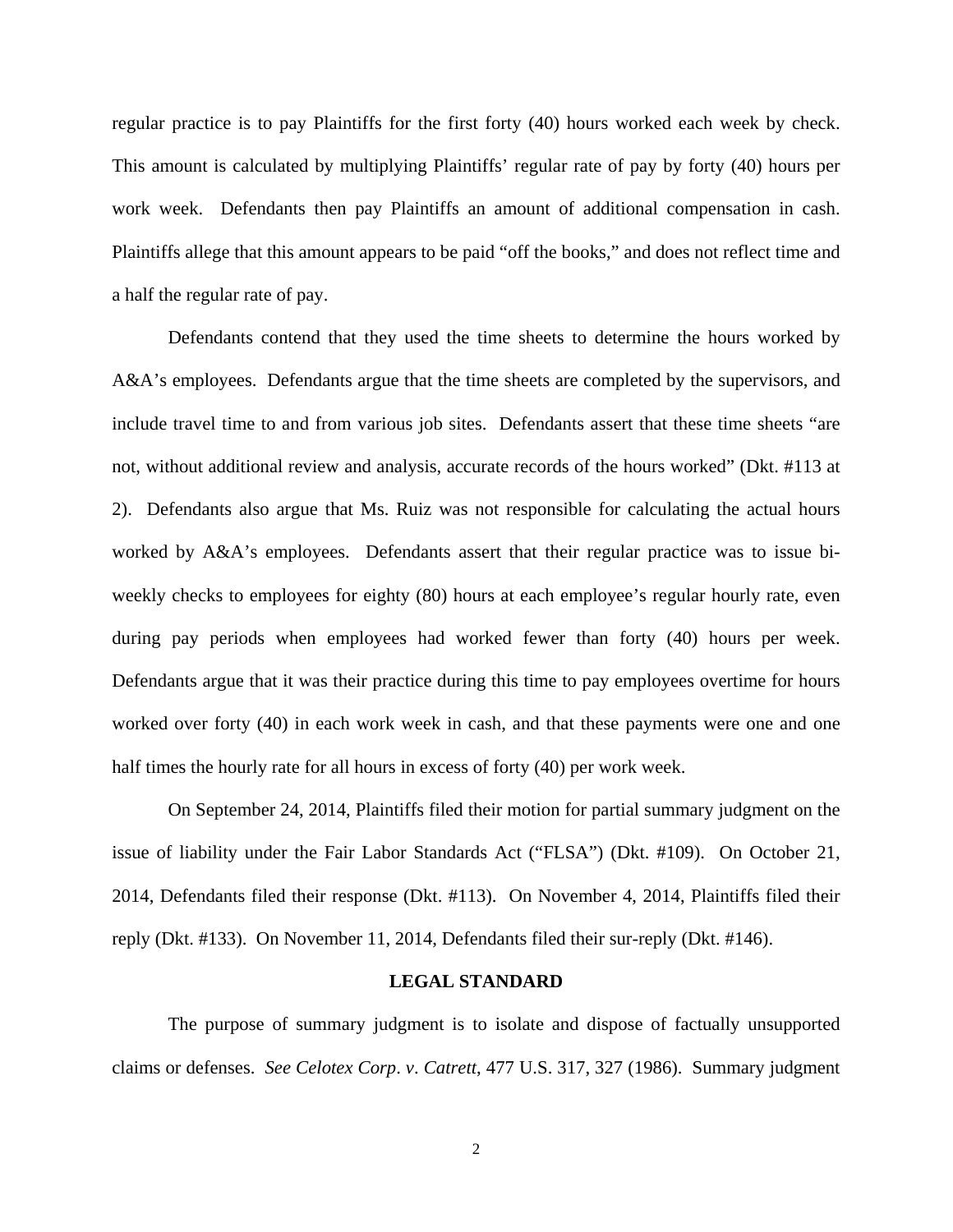is proper if the pleadings, the discovery and disclosure materials on file, and any affidavits "[show] that there is no genuine issue as to any material fact and that the movant is entitled to judgment as a matter of law." FED. R. CIV. P. 56(a). A dispute about a material fact is genuine "if the evidence is such that a reasonable jury could return a verdict for the nonmoving party." *Anderson v*. *Liberty Lobby, Inc.*, 477 U.S. 242, 248 (1986). The trial court must resolve all reasonable doubts in favor of the party opposing the motion for summary judgment. *Casey Enters., Inc. v. Am. Hardware Mut. Ins. Co.*, 655 F.2d 598, 602 (5th Cir. 1981) (citations omitted). The substantive law identifies which facts are material. *Anderson,* 477 U.S. at 248.

The party moving for summary judgment has the burden to show that there is no genuine issue of material fact and that it is entitled to judgment as a matter of law. *Id.* at 247. If the movant bears the burden of proof on a claim or defense on which it is moving for summary judgment, it must come forward with evidence that establishes "beyond peradventure *all* of the essential elements of the claim or defense." *Fontenot v*. *Upjohn Co*., 780 F.2d 1190, 1194 (5th Cir. 1986). But if the nonmovant bears the burden of proof, the movant may discharge its burden by showing that there is an absence of evidence to support the nonmovant's case. *Celotex*, 477 U.S. at 325; *Byers v*. *Dallas Morning News*, *Inc*., 209 F.3d 419, 424 (5th Cir. 2000). Once the movant has carried its burden, the nonmovant must "respond to the motion for summary judgment by setting forth particular facts indicating there is a genuine issue for trial." *Byers*, 209 F.3d at 424 (citing *Anderson*, 477 U.S. at 248-49). The nonmovant must adduce affirmative evidence. *Anderson*, 477 U.S. at 257. The Court must consider all of the evidence but refrain from making any credibility determinations or weighing the evidence. *See Turner v. Baylor Richardson Med. Ctr.*, 476 F.3d 337, 343 (5th Cir. 2007).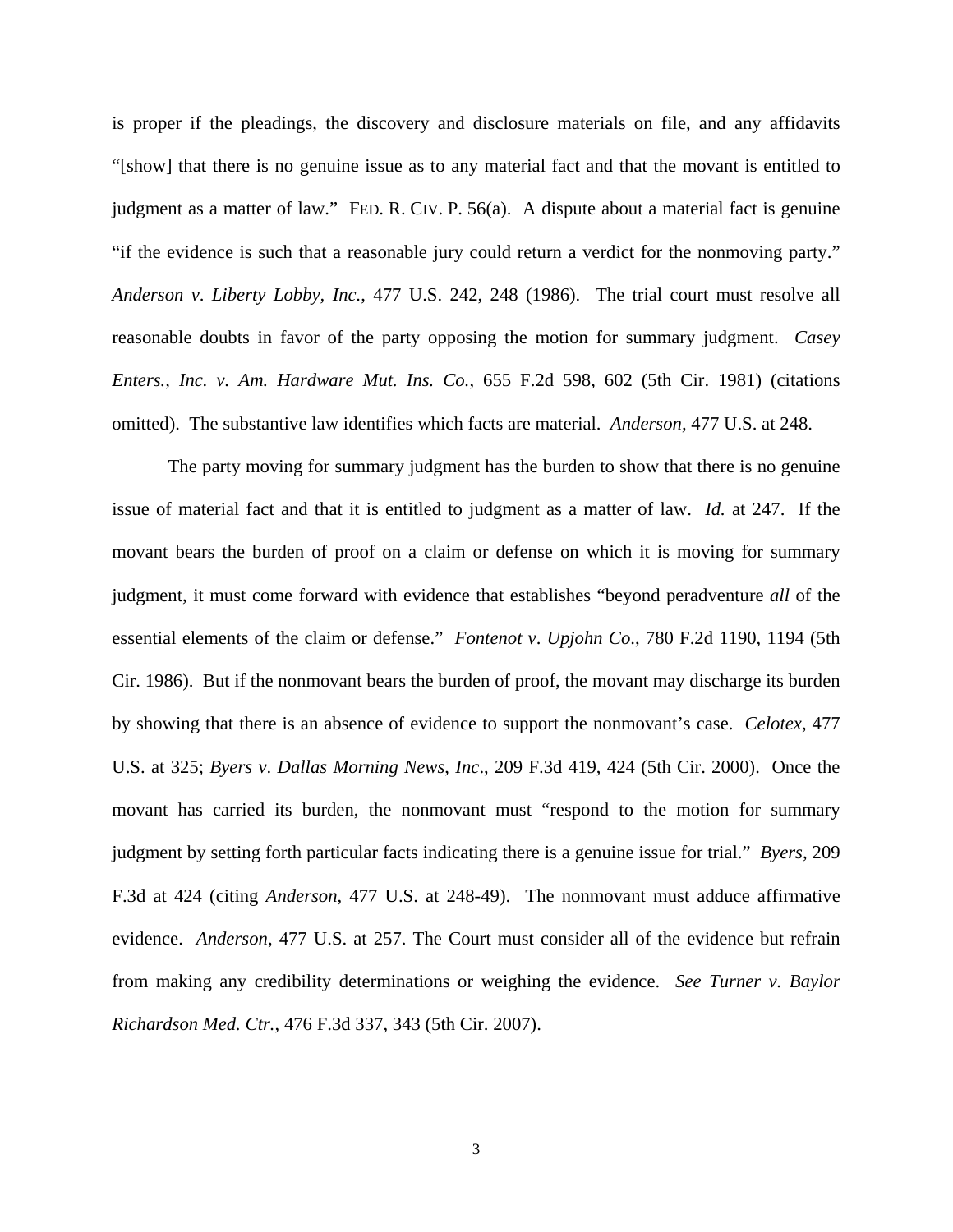#### **ANALYSIS**

 The FLSA mandates that "no employer shall employ any of his employees… for a workweek longer than forty hours unless such employee receives compensation for his employment in excess of the hours above specified at a rate not less than one and one-half times the regular rate at which he is employed." 29 U.S.C. § 207(a)(1); *Harvill v. Westward Communications, L.L.C.*, 433 F.3d 428, 441 (2005).

 To prevail on their claim for unpaid overtime, Plaintiffs must first show by a preponderance of the evidence: "(1) that there existed an employer-employee relationship during the unpaid overtime periods claimed; (2) that the employee engaged in activities within the coverage of the FLSA; (3) that the employer violated the FLSA's overtime wage requirements; and (4) the amount of overtime compensation due.<sup>2</sup>*Mohnson v. Heckmann Water Resources (CVR), Inc*., 758 F.3d 627, 630 (5th Cir. 2014) (citing *Harvill*, 433 F.3d at 441)). "An employee bringing an action pursuant to the FLSA, based on unpaid overtime compensation, must first demonstrate that [he] has performed work for which [he] alleges [he] was not compensated." *Harvill*, 433 F.3d at 441 (citing *Anderson v. Mount Clemens Pottery Co.*, 328 U.S. 680, 687-88 (1946)).

An employee has carried out his burden if he proves that he has in fact performed work for which he was improperly compensated and if he produces sufficient evidence to show the amount and extent of work as a matter of just and reasonable inference. The burden then shifts to the employer to come forward with evidence of the precise amount of work performed or with evidence to negative the reasonableness of the inference to be drawn from the employee's evidence. If the employer fails to produce such evidence, the court may then award damages to the employee, even though the result be only approximate.

*Anderson*, 328 U.S. at 687-88. The evidence of hours worked need not be perfectly accurate as

long as it provides a sufficient basis to calculate the number of hours worked. *Marshall v.* 

<sup>&</sup>lt;sup>2</sup> Since Plaintiffs have moved for summary judgment on the issue of liability only, the amount of overtime compensation due is not at issue in this motion.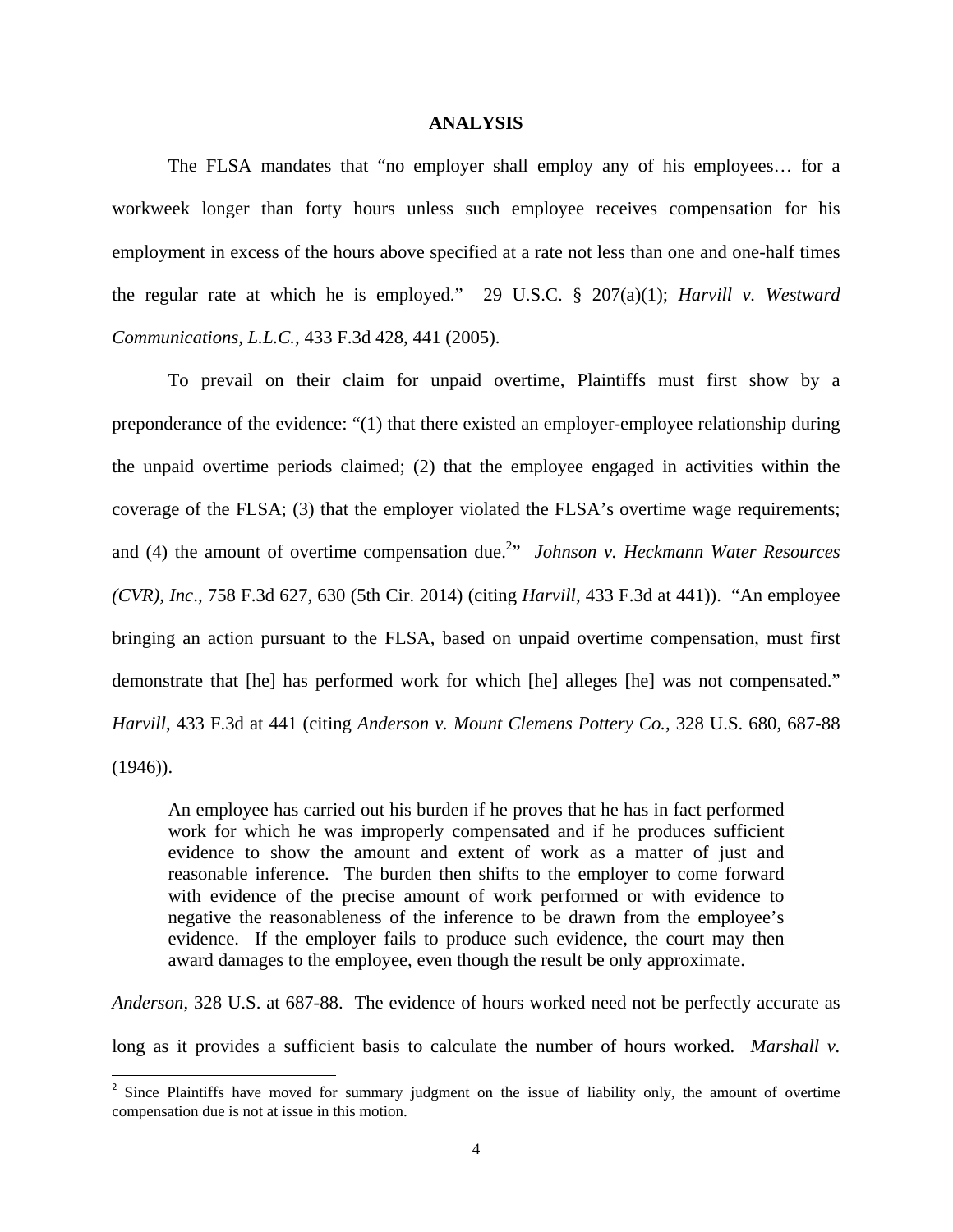*Mammas Fried Chicken, Inc.*, 590 F.2d 598, 599 (5th Cir. 1979). "If the employer's records are 'proper and accurate,' the employee may rely on these records; if the employer's records are 'inaccurate or inadequate,' the employee may produce 'sufficient evidence to show the amount and extent of that work as a matter of just and reasonable inference.'" *Rosales v. Lore*, 149 F. App'x 245, 246 (5th Cir. 2005) (internal citation omitted).

 "Once the employee establishes a prima facie case, the burden then shifts to the employer to 'come forward with evidence of the precise amount of work performed or with evidence to negative the reasonableness of the inference to be drawn from the employee's evidence." *Johnson*, 758 F.3d at 630 (citing *Harvill*, 433 F.3d at 441). If the employer claims that the employee is exempt from the overtime requirement, the burden rests with the employer to prove that the employee falls within the exempted category. *Id*. (citing *Samson v. Apollo Res., Inc*., 242 F.3d 629, 636 (5th Cir. 2001)).

 The Court finds that there are several disputed issues of fact pertaining to the amount of hours worked by Plaintiffs. Plaintiffs contend that the Court does not need to look further than the time sheets produced by Defendants to determine that Plaintiffs regularly worked more than forty hours per week. However, Defendants' evidence indicates that without further information, the time sheets are not an accurate depiction of the hours actually worked by Plaintiffs. Further, Defendants' evidence indicates that it was Defendants' practice to pay overtime in cash payments made to individual Plaintiffs. Thus, the Court finds that there is a fact issue regarding whether Plaintiffs were compensated in accordance with the provisions of the FLSA.

### **CONCLUSION**

 Based on the foregoing, the Court finds that Plaintiffs' Motion for Partial Summary Judgment (Dkt. #109) is **DENIED**.

5